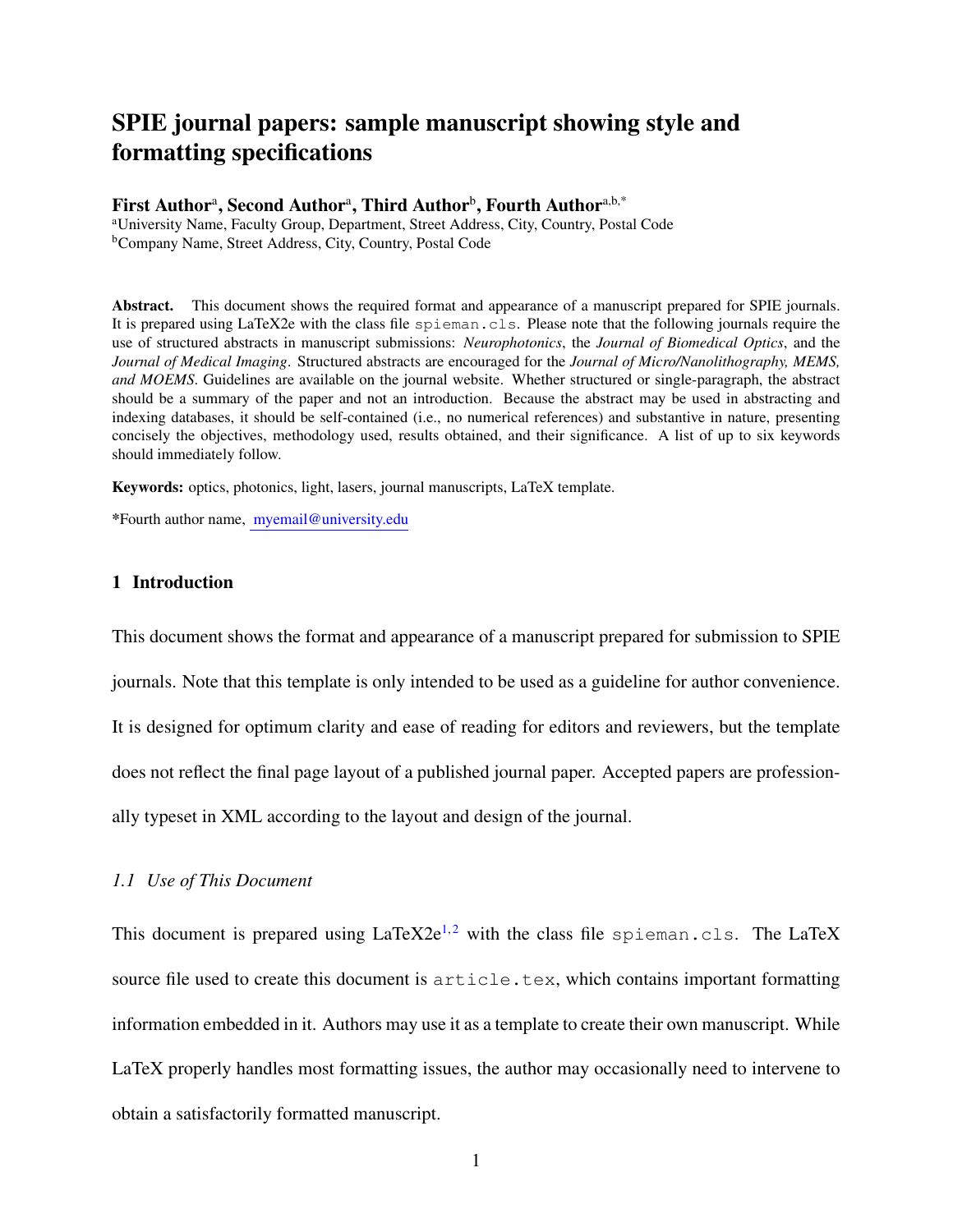## *1.2 English*

Authors are strongly encouraged to follow the principles of sound technical writing, as found in Refs. [3](#page-12-2) and [4,](#page-12-3) for example. In addition, good English usage is essential. Authors whose native language is not English may wish to collaborate with a colleague whose English skills are more advanced. Alternatively, you may wish to have your manuscript professionally edited prior to submission by Editage, our recommended independent editorial service: https://www.editage.com/spie/. SPIE authors will receive a 15% discount off their services. A spell checker can be helpful to discover misspelled words, but authors should also proofread their papers carefully prior to submission. Manuscripts that do not meet acceptable English standards or lack clarity may be rejected.

# *1.3 Page Setup and Fonts*

All text and figures, including footnotes, must fit inside a text area 6.5 in. wide by 9 in. high (16.51 by 22.86 cm). Manuscripts must be formatted for US letter paper, on which the margins should be 1 in. (2.54 cm) on the top, 1 in. on the bottom, and 1 in. on the left and right.

The Times New Roman font is used throughout the manuscript, in the sizes and styles shown in Table [1.](#page-2-0) If this font is not available, use a similar serif font. The manuscript should not contain headers or footers. Pages should be numbered.

# 2 Parts of Manuscript

This section describes the normal structure of a manuscript and how each part should be handled. The appropriate vertical spacing between various parts of this document is achieved in LaTeX through the proper use of defined constructs, such as  $\setminus$  section{}.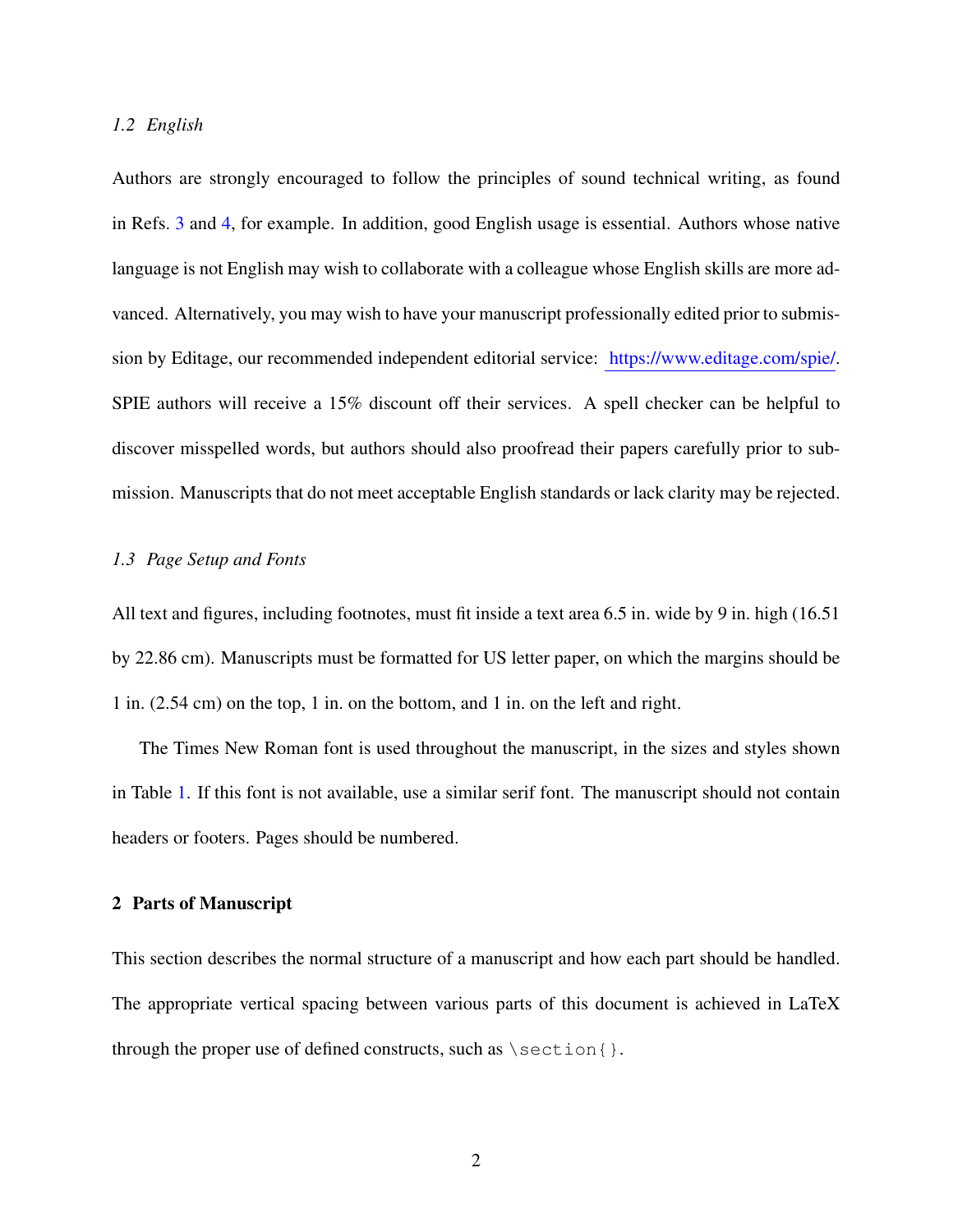| Document entity           | Brief description              |
|---------------------------|--------------------------------|
| Article title             | 16 pt., bold, left justified   |
| Author names              | 12 pt., bold, left justified   |
| Author affiliations       | 10 pt., left justified         |
| Abstract                  | 10 pt.                         |
| Keywords                  | 10 pt.                         |
| Section heading           | 12 pt., bold, left justified   |
| Subsection heading        | 12 pt., italic, left justified |
| Sub-subsection heading    | 11 pt., italic, left justified |
| Normal text               | 12 pt.                         |
| Figure and table captions | 10 pt.                         |

<span id="page-2-0"></span>Table 1 Fonts sizes and styles.

#### *2.1 Title and Author Information*

The article title appears left justified at the top of the first page. The title font is 16 pt., bold. The rules for capitalizing the title are the same as for sentences; only the first word, proper nouns, and acronyms should be capitalized. Do not begin titles with articles (for example, a, an, the) or prepositions (for example, on, by, etc.). The word "novel" should not appear in the title, as publication will imply novelty. Avoid the use of acronyms in the title, unless they are widely understood.

The list of authors immediately follows the title, 18 points below. The font is 12 pt., bold and the author names are left justified. The author affiliations and addresses follow the names, in 10-pt., normal font and left justified. For multiple affiliations, each affiliation should appear on a separate line. Superscript letters (a, b, c, etc.) should be used to associate multiple authors with their respective affiliations. The corresponding author should be identified with an asterisk, and that person's email address should be provided below the keywords.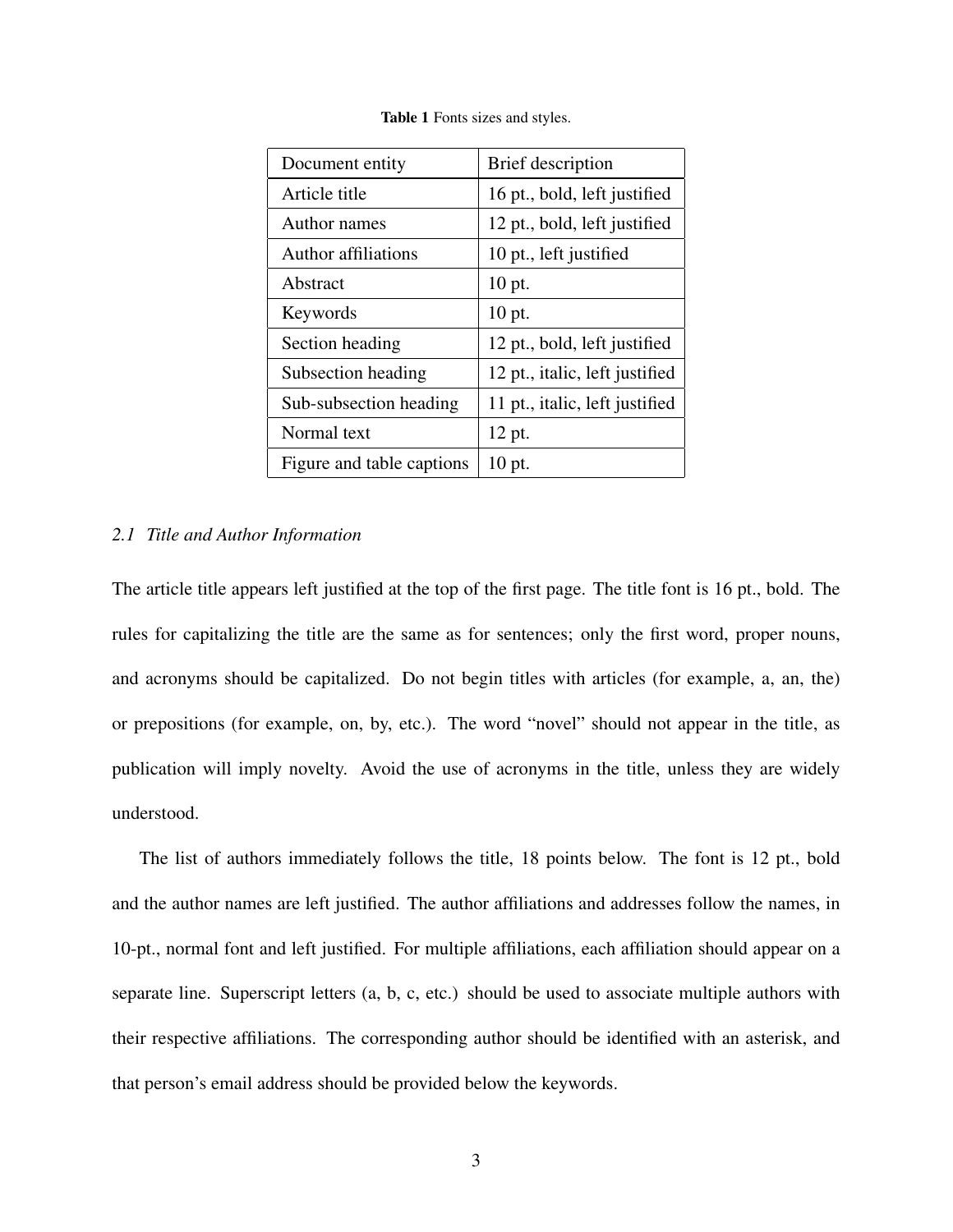#### *2.2 Abstract*

The abstract should be a summary of the paper and not an introduction. Because the abstract may be used in abstracting journals, it should be self-contained (i.e., no numerical references) and substantive in nature, presenting concisely the objectives, methodology used, results obtained, and their significance. Please note that the following journals require the use of structured abstracts in manuscript submissions: *Neurophotonics*, the *Journal of Biomedical Optics*, and the *Journal of Medical Imaging*. Structured abstracts are encouraged for the *Journal of Micro/Nanolithography, MEMS, and MOEMS*. Helpful guidelines for structured abstracts are available on the website of the journal.

# *2.3 Subject terms/Keywords*

Keywords are required. Please provide 3-6 keywords related to your paper.

# *2.4 Body of Paper*

The body of the paper consists of numbered sections that present the main findings. These sections should be organized to best present the material.

To provide transition elements in your paper, it is important to refer back (or forward) to specific sections. Such references are made by indicating the section number, for example, "In Sec. 2 we showed..." or "Section 2.1 contained a description..." If the word Section, Reference, Equation, or Figure starts a sentence, it is spelled out. When occurring in the middle of a sentence, these words are abbreviated Sec., Ref., Eq., and Fig.

At the first occurrence of an acronym, spell it out followed by the acronym in parentheses, for example, charge-coupled diode (CCD).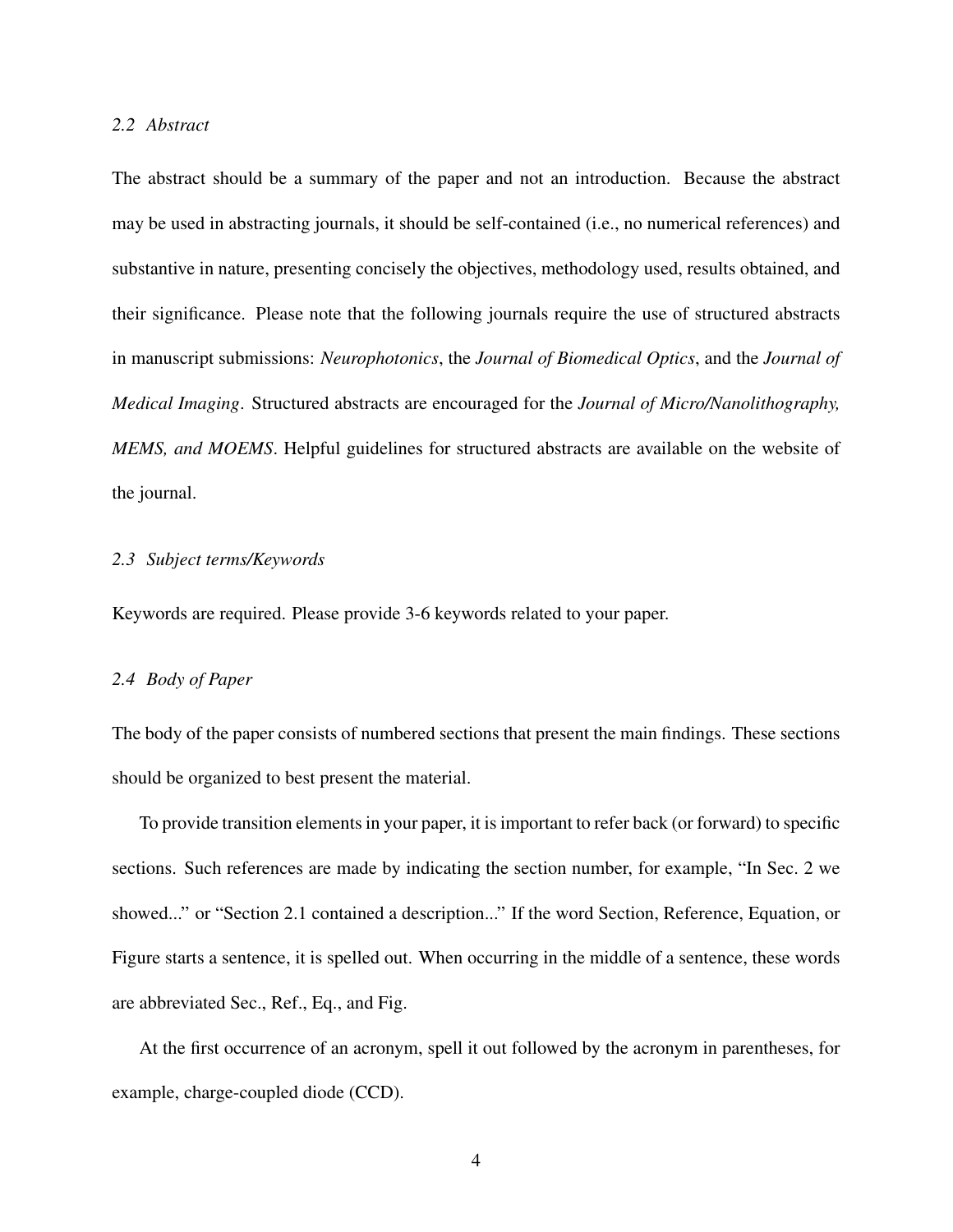#### *2.5 Footnotes*

Textual footnotes should be used rarely to present important documentary or explanatory material whose inclusion in the text would be distracting.<sup>[1](#page-4-0)</sup> Due to problems with HTML display, use of footnotes should generally be avoided. If absolutely necessary, the footnote mark must come at the end of a sentence. To insert a footnote, use the  $\setminus$  footnote  $\set$  command.

# *2.6 Appendices*

Brief appendices may be included when necessary, such as derivations of equations, proofs of theorems, and details of algorithms. Equations and figures appearing in appendices should continue sequential numbering from earlier in the paper.

## *2.7 Disclosures*

Conflicts of interest should be declared under a separate header, above Acknowledgments. If the authors have no competing interests to declare, then a statement should be included declaring no conflicts of interest. For assistance generating a disclosure statement, see the form available from the International Committee of Medical Journal Editors website: http://www.icmje.org/conflicts-of-interest/

#### *2.8 Acknowledgments*

Acknowledgments and funding information should be added after the conclusion, and before references. Include grant numbers and the full name of the funding body. The acknowledgments section does not have a section number.

<span id="page-4-0"></span><sup>&</sup>lt;sup>1</sup>Example of a footnote.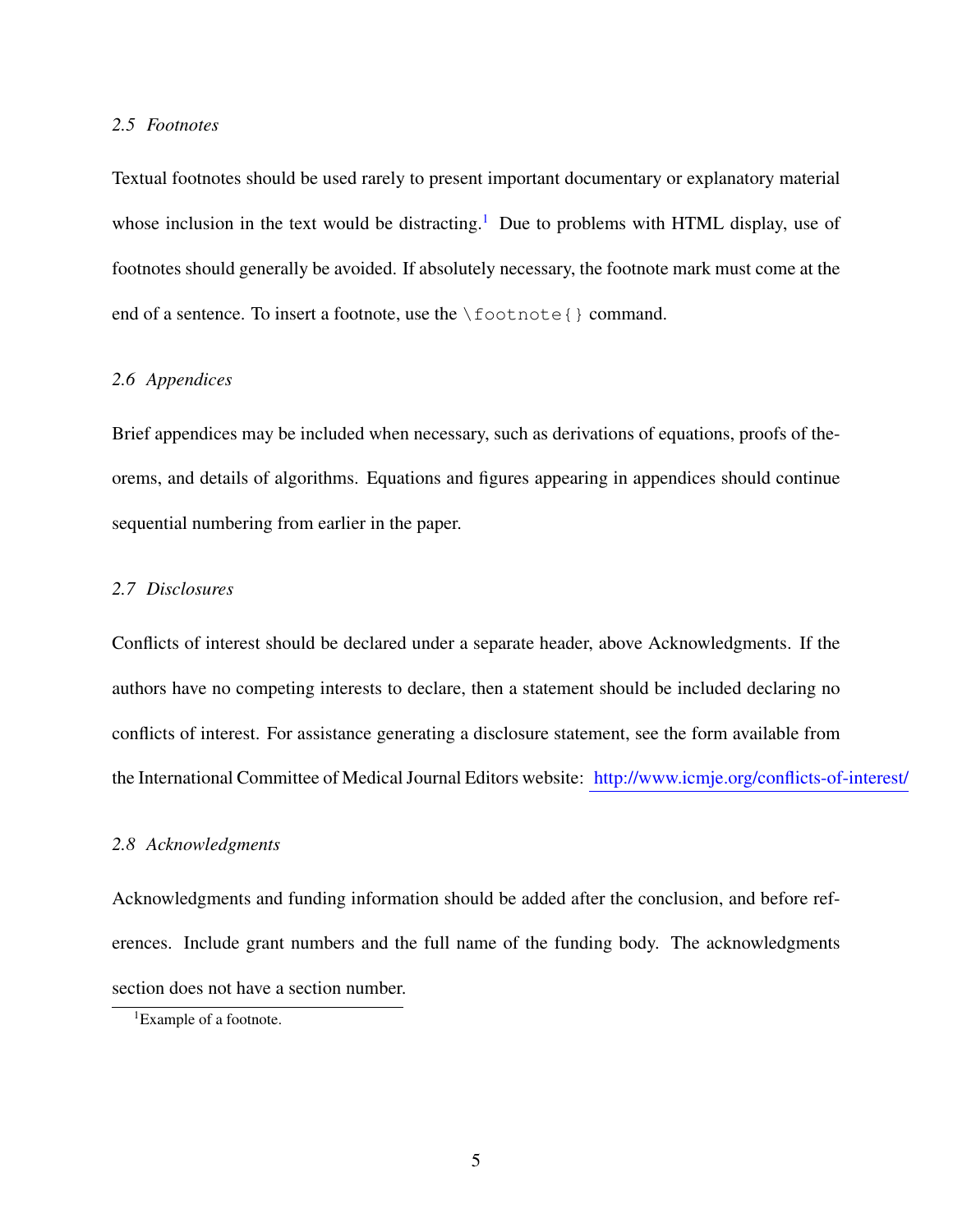#### *2.9 Code, Data, and Materials Availability*

Availability of code, data, and/or materials used in the research results reported in the manuscript may be declared under the heading "Code, Data, and Materials Availability," following the Acknowledgments section. As relevant, provide specific access information or restrictions (i.e., links to repository access addresses, with guidance on commercial or public access).

#### *2.10 References*

The References section lists books, articles, and reports that are cited in the paper. This section does not have a section number. The references are numbered in the order in which they are cited. Examples of the format to be followed are given at the end of this document.

The reference list at the end of this document is created using BibTeX, which looks through the file report.bib for the entries cited in the LaTeX source file. The format of the reference list is determined by the bibliography style file spiejour.bst, as specified in the \bibliographystyle{spiejour} command. Alternatively, the references may be directly formatted in the LaTeX source file.

For books<sup>[1–](#page-12-0)[3](#page-12-2)</sup> the listing includes the list of authors (initials plus last name), book title (in italics), page or chapter numbers, publisher, city, and year of publication. Journal-article references<sup>[5,](#page-12-4)[6](#page-13-0)</sup> include the author list, title of the article (in quotes), journal name (in italics, properly abbreviated), volume number (in bold), inclusive page numbers or citation identifier, and year. A reference to a proceedings paper or a chapter in an edited book<sup>[7](#page-13-1)</sup> includes the author list, title of the article (in quotes), conference name (in italics), editors (if appropriate), volume title (in italics), volume number if applicable (in bold), inclusive page numbers, publisher, city, and year. References to an article in the SPIE Proceedings may include the conference name, as shown in Ref. [8.](#page-13-2)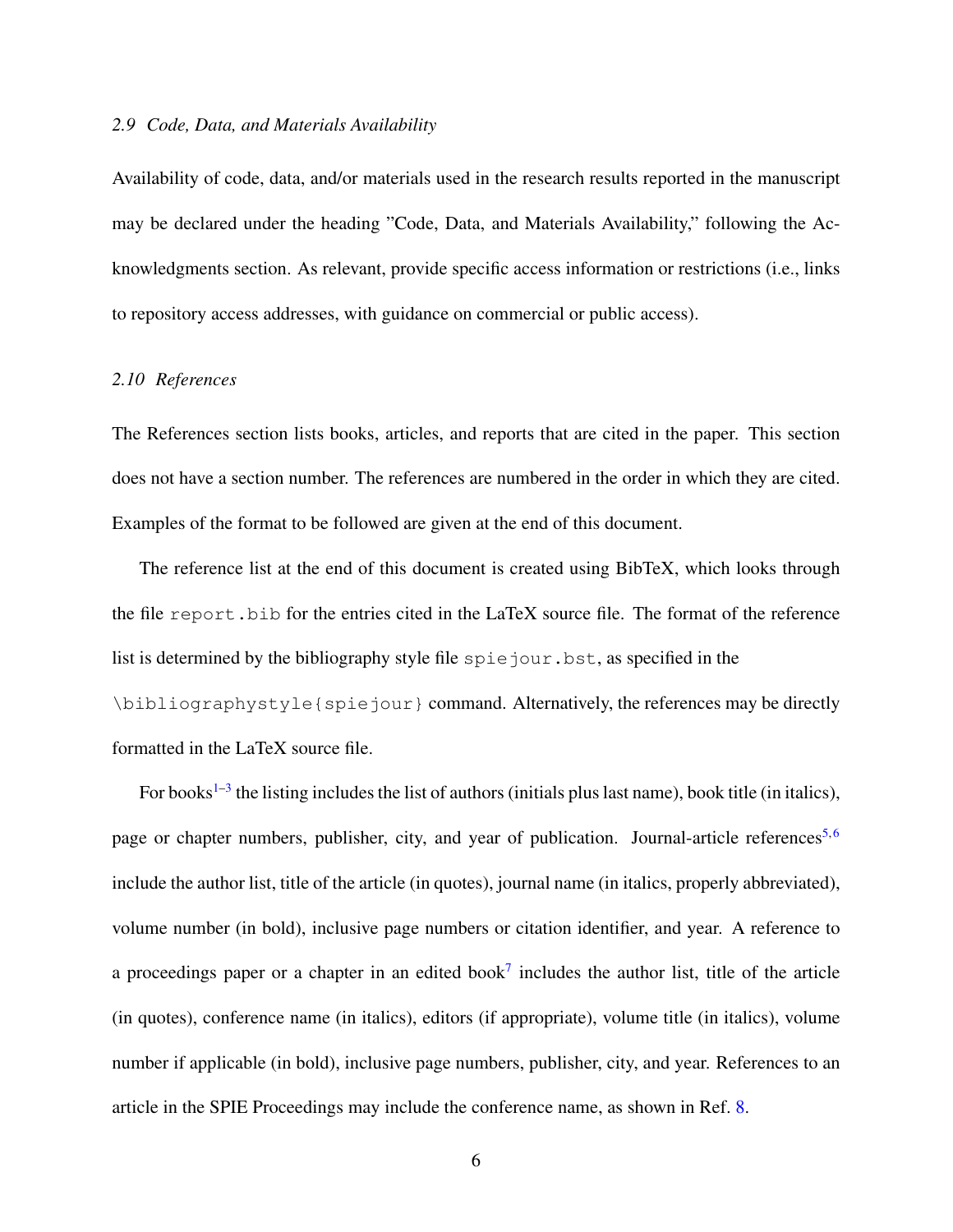The references are numbered in the order of their first citation. Citations to the references are made using superscripts, as demonstrated in the preceding paragraph. One may also directly refer to a reference within the text, for example, "as shown in Ref. [5](#page-12-4) ..." Two or more references should be separated by a comma with no space between them. Multiple sequential references should be displayed with a dash between the first and last numbers. $1-5$  $1-5$ 

# *2.10.1 Reference linking and DOIs*

A Digital Object Identifier (DOI) is a unique alphanumeric string assigned to a digital object, such as a journal article or a book chapter, that provides a persistent link to its location on the internet. The use of DOIs allows readers to easily access cited articles. Authors should include the DOI at the end of each reference in brackets if a DOI is available. See examples at the end of this manuscript. A free DOI lookup service is available from CrossRef at

http://www.crossref.org/freeTextQuery/. The inclusion of DOIs will facilitate reference linking and is highly recommended.

In the present LaTeX template, the author needs to add the DOI reference by including it in a "note" in the bibliography file, as shown in the file report. bib, for example, note =  $" [doi:10.1117/12.154577]'$ . The DOI may be used by the reader to locate that

document with the link: http://dx.doi.org10.1117/12.154577.

#### *2.11 Biographies*

A brief professional biography of approximately 75 words may be provided for each author, if available. Biographies should be placed at the end of the paper, after the references. Personal information such as hobbies or birthplace/birthdate should not be included. Author photographs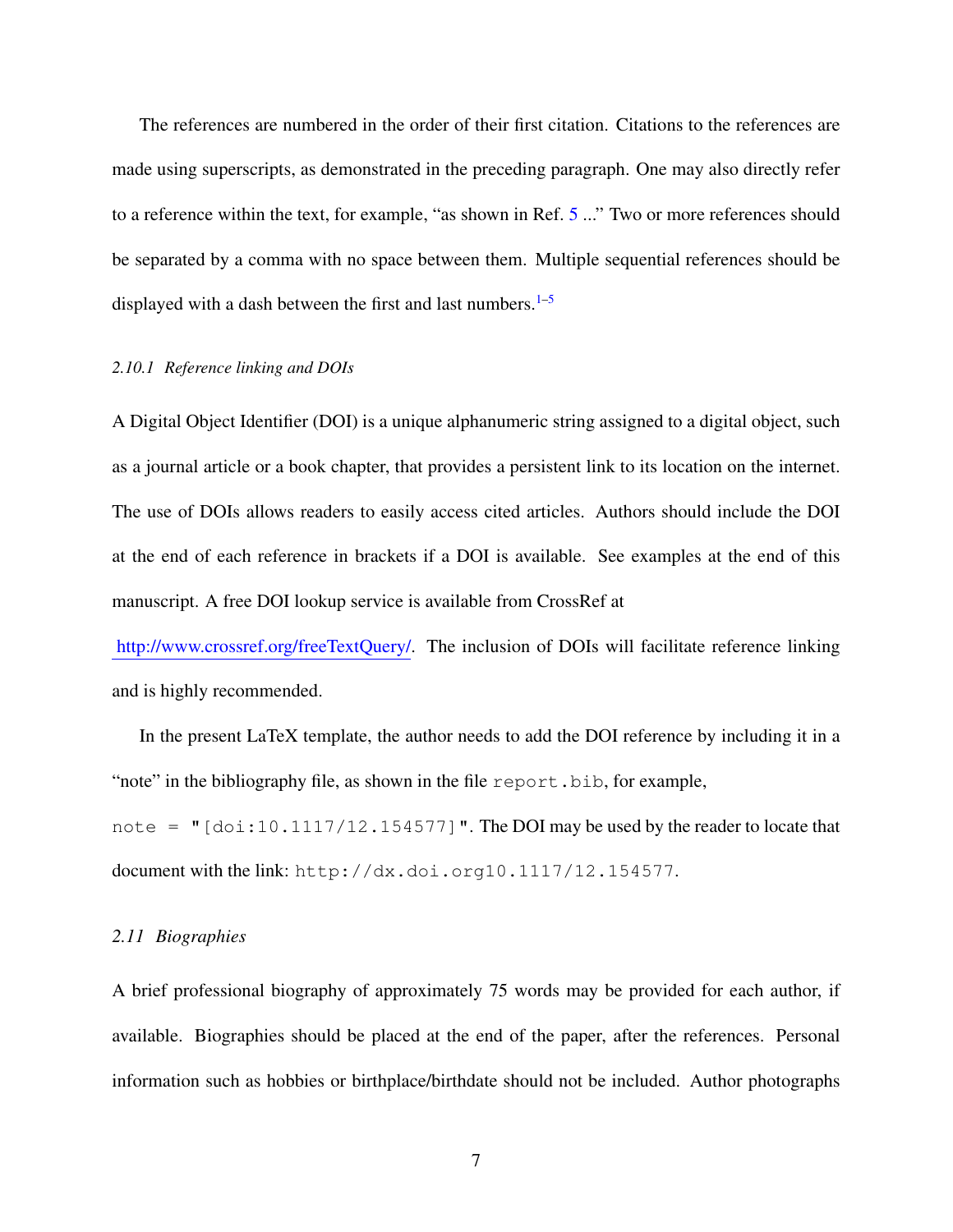are not published.

# 3 Section Formatting

In LaTeX, a new section is created with the  $\setminus$  section  $\setminus$  command, which automatically numbers the sections. Sections will be numbered sequentially, starting with the first section after the abstract, except for the acknowledgments and references. (Note that numbering of section headings is not required, but the numbering must be consistent if used.) All section headings should be left justified.

Main section headings are in 12-pt. bold font, left-justified and in title case, where important words are capitalized.

Paragraphs that immediately follow a section heading are leading paragraphs and should not be indented, according to standard publishing style. The same goes for leading paragraphs of subsections and sub-subsections. Subsequent paragraphs are standard paragraphs, with 0.2-in (5 mm) indentation. There is no additional space between paragraphs. In LaTeX, paragraphs are separated by blank lines in the source file. Indentation of the first line of a paragraph may be avoided by starting it with \noindent.

#### *3.1 Subsection Headings*

All important words in a subsection (level 1) header are capitalized. Subsection numbers consist of the section number, followed by a period, and the subsection number within that section, without a period at the end. The heading is left justified and its font is 12 pt. italic.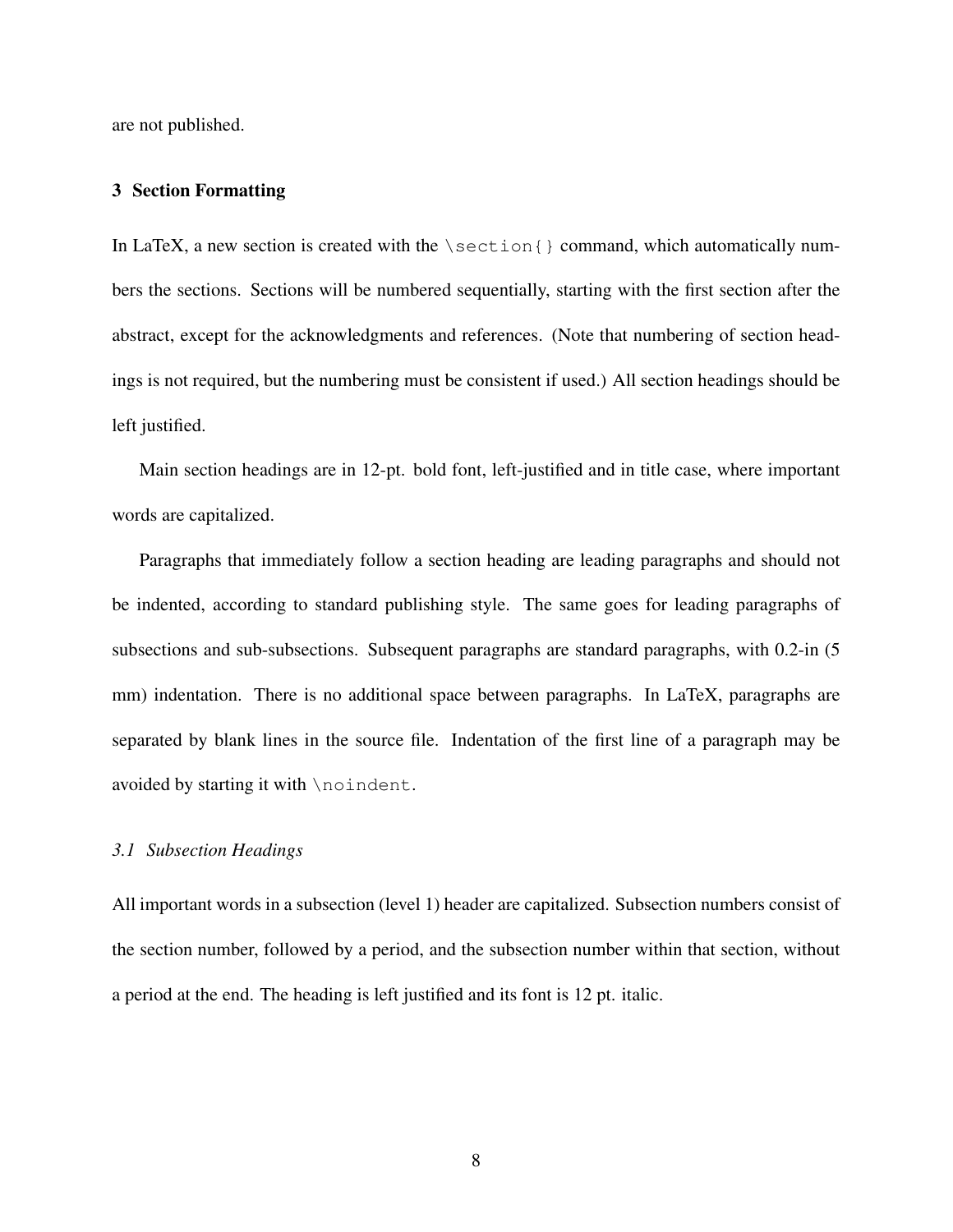<span id="page-8-0"></span>

Fig 1 Example of a figure caption.

#### *3.1.1 Sub-subsection headings*

The first word of a sub-subsection is capitalized. The rest of the text is not capitalized, except for proper names and acronyms (the latter should only be used if well known). The heading is left justified and its font is 11 pt. italic.

# 4 Figures and Tables

# *4.1 Figures*

Figures are numbered in the order in which they are called out in the text. They should appear in the document in numerical order and as close as possible to their first reference in the text. It may be necessary to move figures or tables around to enhance readability. LaTeX will attempt to place figures at the top or bottom of a page in which they are first referenced.

Figures, along with their captions, should be separated from the main text by 0.2 in. or 5 mm and centered. Figure captions are centered below the figure or graph. Figure captions start with the abbreviation "Fig" in front of the figure number, followed by a period, and the text in 10-pt. font. See Fig. [1](#page-8-0) for an example.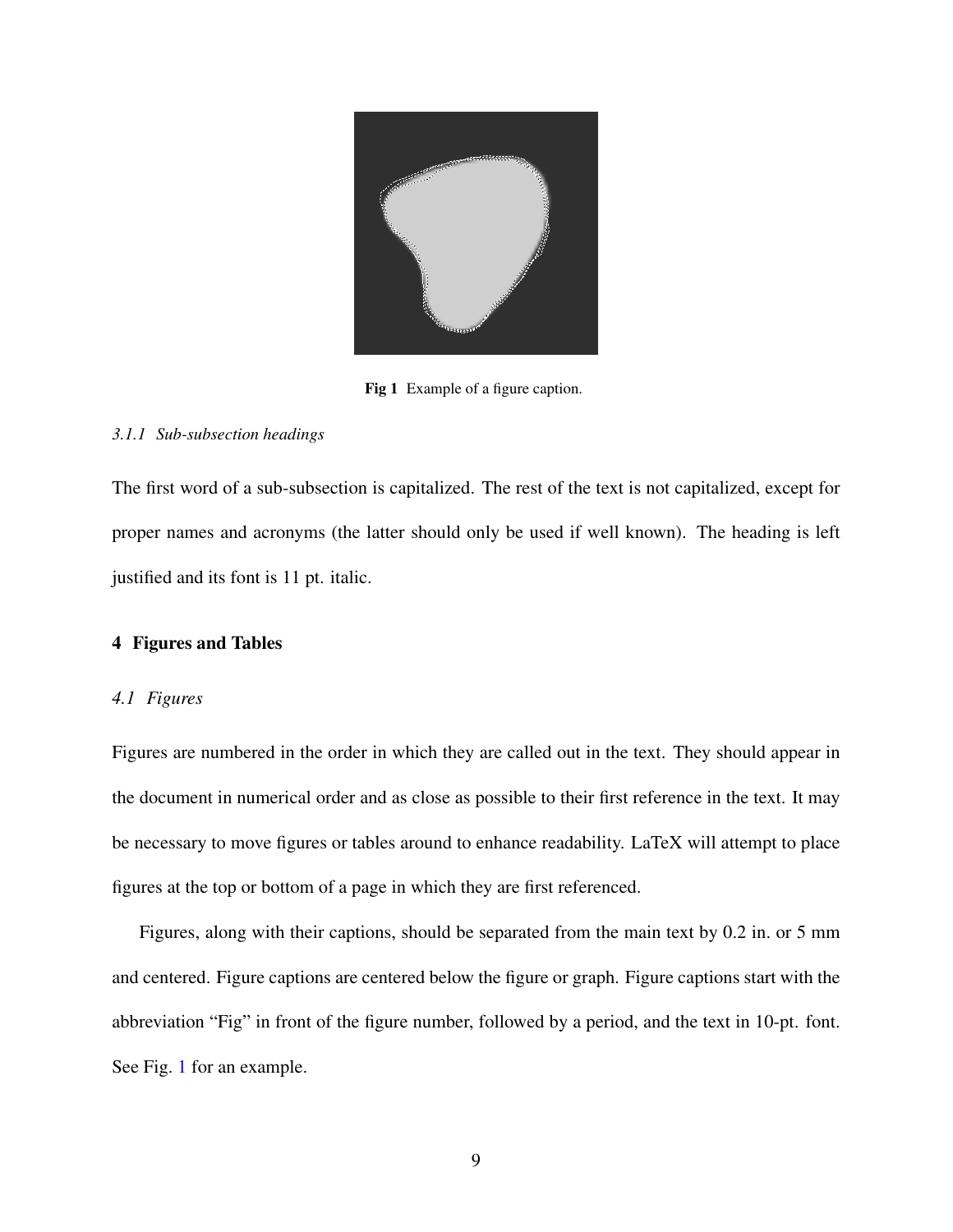

<span id="page-9-0"></span>Fig 2 Example of a figure containing multiple images: (a) sun and (b) blob. Figures containing multiple images must be submitted to SPIE as a single image file.

Authors may wish to create figures consisting of two or more images, in which case, they should be neatly arranged in a rectangular array. In no case, should the article's text be wrapped around a figure. Figure [2](#page-9-0) shows two side-by-side images. When a figure contains more than one image, the author must submit them as a single image file. Further details about figure formatting can be found in the author guidelines for each specific SPIE journal:

https://www.spiedigitallibrary.org/journals/journal-authors.

# *4.2 Tables*

Tables are numbered in the order in which they are referenced. They should appear in the document in numerical order and as close as possible to their first reference in the text. It is preferable to have tables appear at the top or bottom of the page, if possible. Table captions are handled identically to those for figures, except that they appear above the table. See Table [1](#page-2-0) for an example.

#### *4.3 Video*

Acceptable file formats, including MOV (.mov), MPEG (.mpg), and MP4 (.mp4), are playable using standard media players, such as VLC or Windows Media Player. The recommended maximum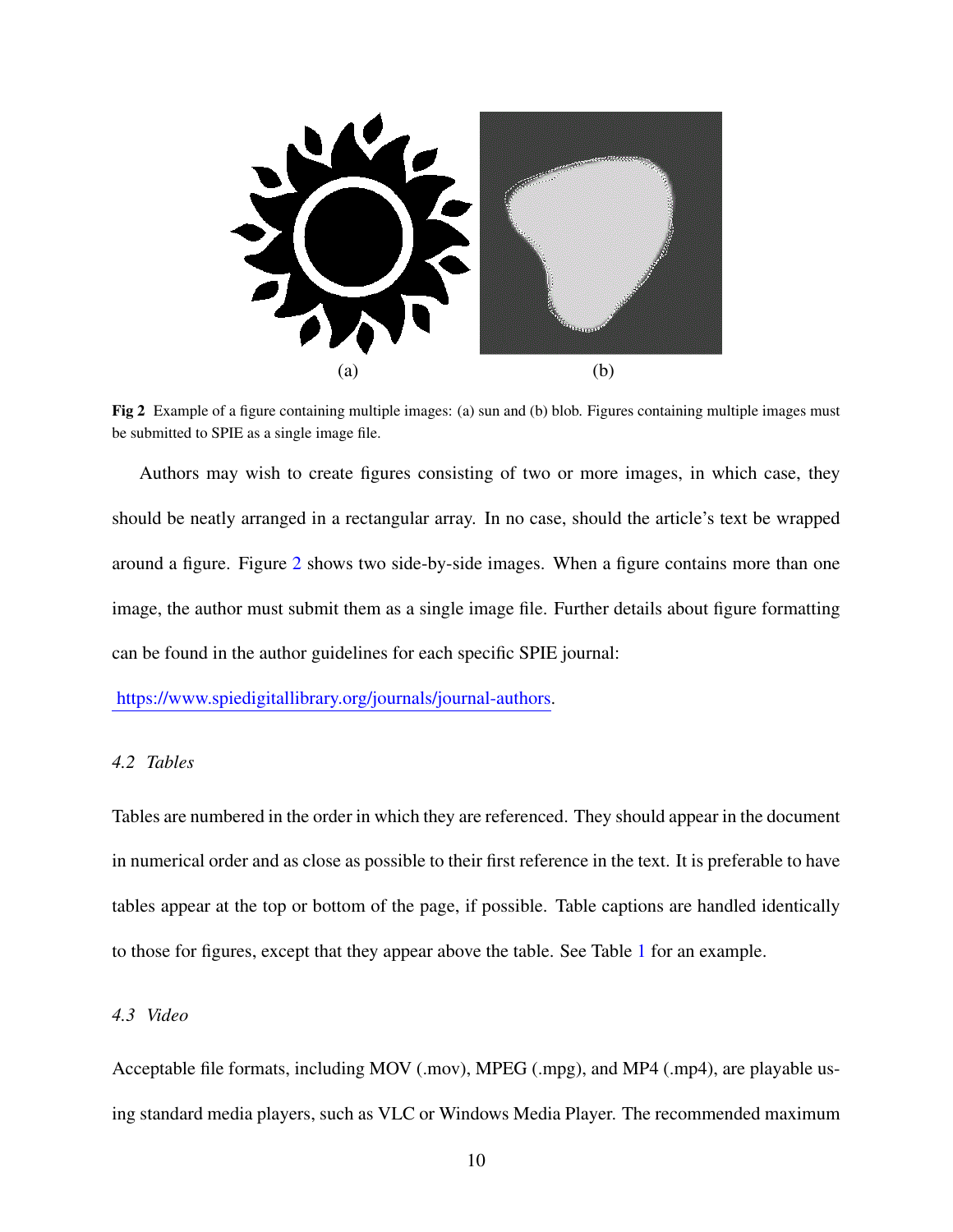

Fig 3 This satellite is a still image from Video 1 (Video 1, MPEG, 2.5 MB).

<span id="page-10-0"></span>size for each video file is 10-12 MB. Authors may insert a representative still image from the video file in the manuscript as a figure. The caption label will be linked by the publisher to the actual video file. The video may also be mentioned in an existing figure caption. Multimedia files are treated in the same manner as figures and they will be numbered sequentially with normal figures. The video number, file type, and file size should be included in parentheses at the end of the figure caption. See Figure [3](#page-10-0) for an example.

# Appendix A: Miscellaneous Formatting Details

At times it may be desired, for formatting reasons, to break a line without starting a new paragraph. In a LaTeX source file, a linebreak is created with  $\setminus \setminus$ .

#### *A.1 Formatting Equations*

Equations may appear inline with the text, if they are simple, short, and not of major importance; for example,  $\beta = b/r$ . Important equations appear on their own line. Such equations are centered. For example, "The expression for the field of view is

<span id="page-10-1"></span>
$$
2a = \frac{(b+1)}{3c},\tag{1}
$$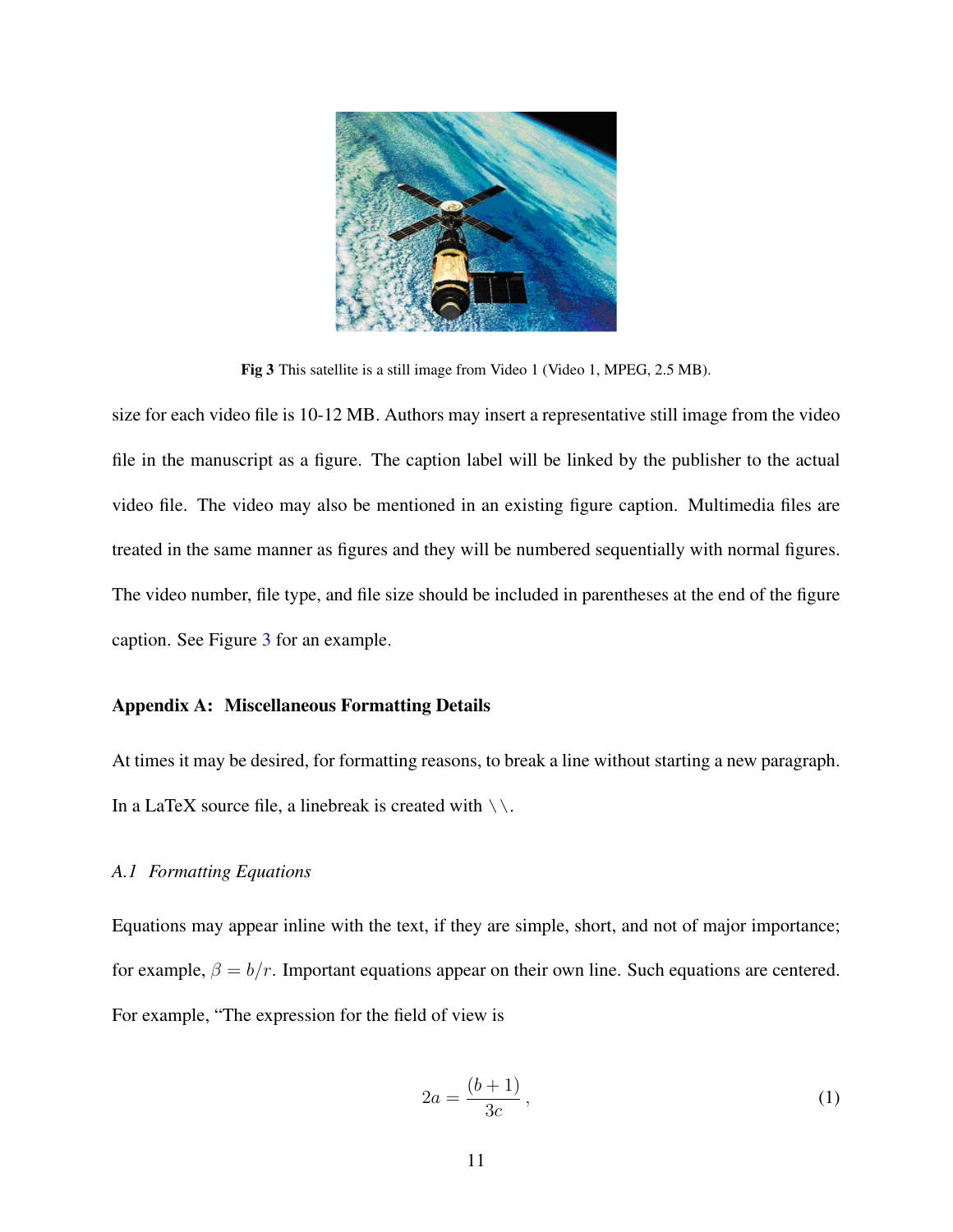where  $\alpha$  is the ..." Principal equations are numbered, with the equation number placed within parentheses and right justified.

Equations are considered to be part of a sentence and should be punctuated accordingly. In the above example, a comma appears after the equation because the next line is a subordinate clause. If the equation ends the sentence, a period should follow the equation. The line following an equation should not be indented unless it is meant to start a new paragraph. Indentation after an equation is avoided in LaTeX by not leaving a blank line between the equation and the subsequent text.

References to equations include the equation number in parentheses, for example, "Equation [\(1\)](#page-10-1) shows ..." or "Combining Eqs. (2) and (3), we obtain..." Note that the word "Equation" is spelled out if it begins a sentence, but is abbreviated as "Eq." otherwise. Using a tilde in the LaTeX source file between two characters avoids unwanted line breaks, for example between "Eq." and the following equation number..

#### *A.2 Formatting Theorems*

To include theorems in a formal way, the theorem identification should appear in a 10-point, bold font, left justified, and followed by a period. The text of the theorem continues on the same line in normal, 10-pt. font, achieved in LaTeX using \footnotesize. For example,

Theorem 1. For any unbiased estimator...

#### *Disclosures*

Conflicts of interest should be declared under a "Disclosures" header. If the authors have no relevant financial interests in the manuscript and no other potential conflicts of interest to disclose, a statement to this effect should also be included in the manuscript.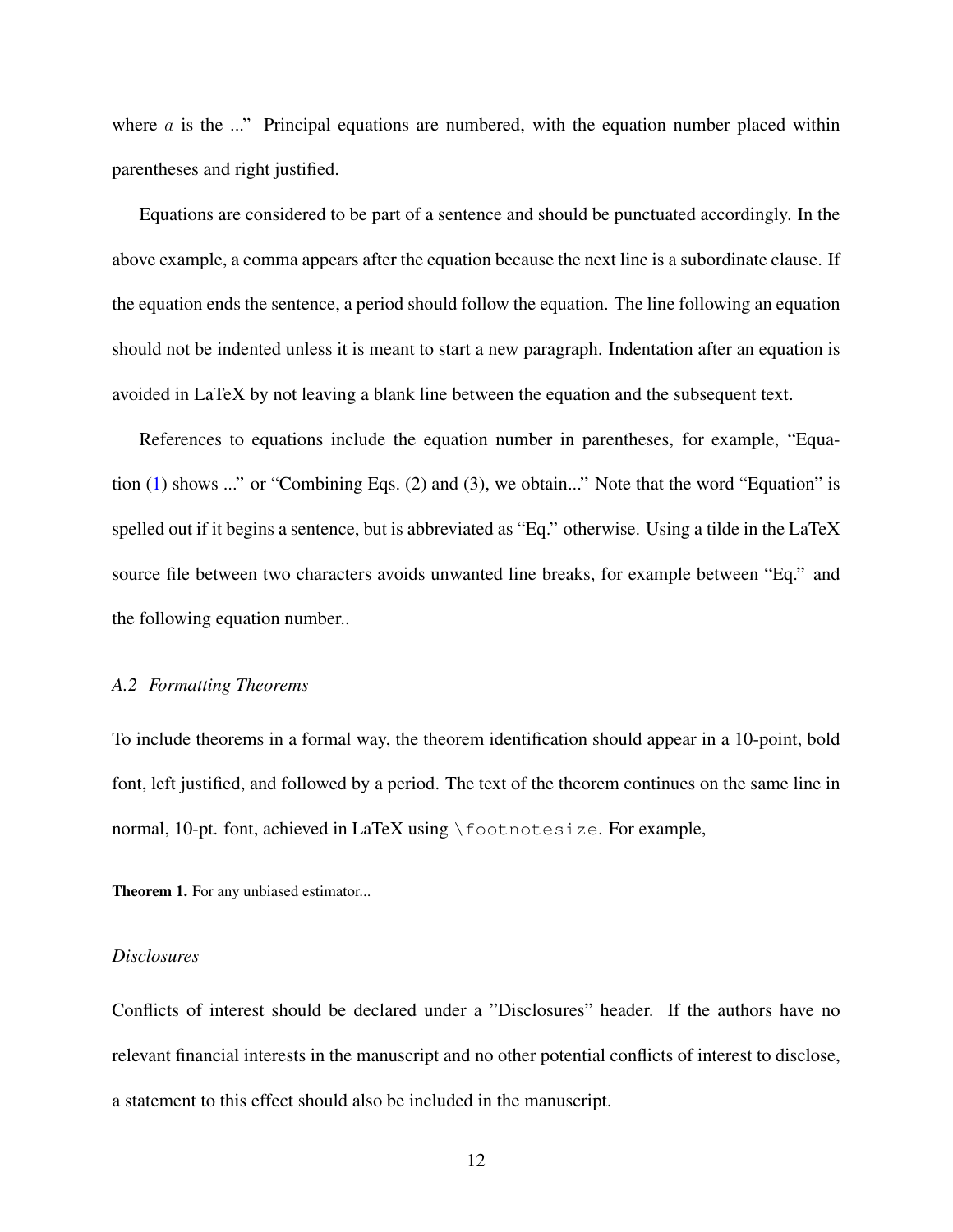# *Acknowledgments*

This unnumbered section is used to identify those who have aided the authors in understanding or accomplishing the work presented and to acknowledge sources of funding.

#### *Code, Data, and Materials Availability*

As relevant, declare the availability of computer software code, data, and/or materials used in the research results reported in the manuscript. Provide specific access information or restrictions for code, data, and materials (i.e., links to repository access addresses, and/or guidance on commercial or public access). Note: reporting in this section is required for the *Journal of Biomedical Optics* and *Neurophotonics*.

# *References*

- <span id="page-12-0"></span>1 L. Lamport, *LaTeX: A Document Preparation System*, Addison-Wesley, Reading, Mass. (1994).
- <span id="page-12-1"></span>2 M. Goossens, F. Mittelbach, J. Braams, *et al.*, *The LaTeX Companion, 2nd ed.*, Addison-Wesley, Reading, Mass. (2004).
- <span id="page-12-2"></span>3 G. J. Alred, C. T. Brusaw, and W. E. Oliu, *Handbook of Technical Writing, 7th ed.*, St. Martin's, New York (2003).
- <span id="page-12-3"></span>4 L. C. Perelman, J. Paradis, and E. Barrett, *Mayfield Handbook of Technical and Scientific Writing*, Mountain View, Mayfield (1997). http://mit.imoat.net/handbook/.
- <span id="page-12-4"></span>5 N. Metropolis, A. W. Rosenbluth, M. N. Rosenbluth, *et al.*, "Equations of state calculations by fast computing machine," *J. Chem. Phys.* 21, 1087–1091 (1953).